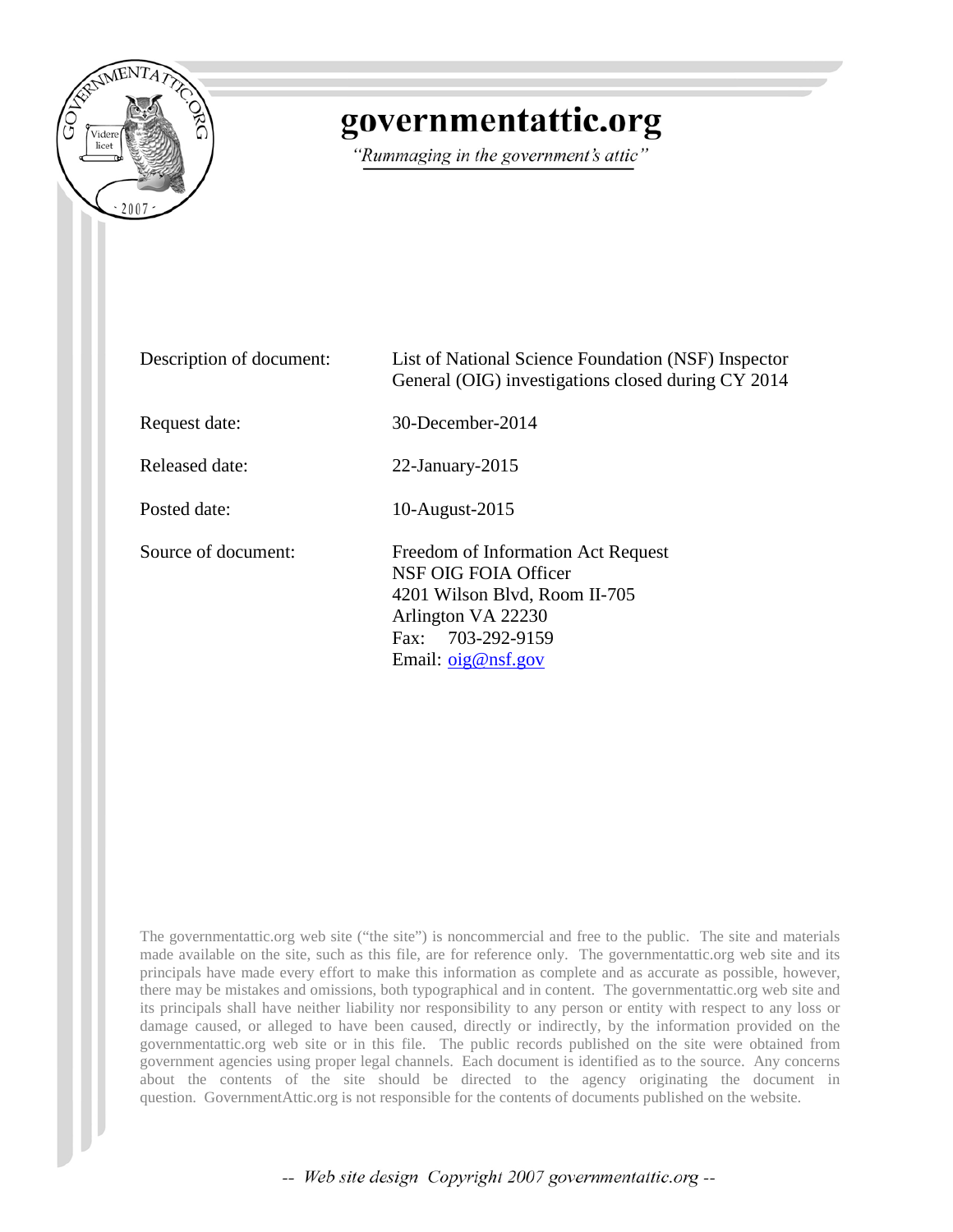

National Science Foundation • Office of the Inspector General 4201 Wilson Boulevard, Suite II-705, Arlington, Virginia 22230

January 22, 2015

VIA EMAIL

Re: FOIA Request No. 15-6

This letter responds to your Freedom of Information Act (FOIA, 5 U.S.C. § 552) request, which we received on December 30, 2014, for "a copy of the list or printout or database listing of IG investigations closed during calendar year 2014. In that list, please take practicable steps to include, at minimum, the case number, title of the investigation, date the investigation was opened, date the investigation was closed, and any other descriptive fields."

The responsive record is enclosed.<sup>[1](#page-1-0)</sup> Under FOIA exemptions (b)(6) and (b)(7)(C), information that constitutes an unwarranted invasion of personal privacy is exempt from disclosure. To protect the privacy interests of individuals who were not, with respect to the matter or matters described in the requested records, subject to successful criminal prosecution, recent civil legal action, or debarment or voluntary exclusion government-wide, we have redacted the names, titles, and other identifying information for all such individuals, pursuant to FOIA exemptions  $(b)(6)$  and  $(b)(7)(C)$ .

If you are not satisfied with my decision, you may appeal to the Counsel to the Inspector General, Ken Chason, by writing to him at the National Science Foundation, 4201 Wilson Boulevard, Arlington VA 22230. Alternatively, you may appeal directly to the General Counsel of the Foundation, at the same address.<sup>2</sup> If you wish to appeal to either the Counsel to the Inspector General or the General Counsel, you must file your appeal within ten business days of

<span id="page-1-0"></span>The format is similar to that used in our response to you in FOIA 14-16. Also note that additional information is available at [http://nsf.gov/oig/search/ u](http://nsf.gov/oig/search/)sing the case numbers in the listing to search for memoranda of interest.

<span id="page-1-1"></span><sup>2</sup> For appeals to NSF's General Counsel, note the requirements of 45 C.F.R. § 612.9(a): "You must make your appeal in writing and it must be received by the Office of the General Counsel within ten days of the receipt of the denial (weekends, legal holidays, and the date of receipt excluded). Clearly mark your appeal letter and the envelope 'Freedom of Information Act Appeal.' Your appeal letter must include a copy of your written request and the denial together with any written argument you wish to submit."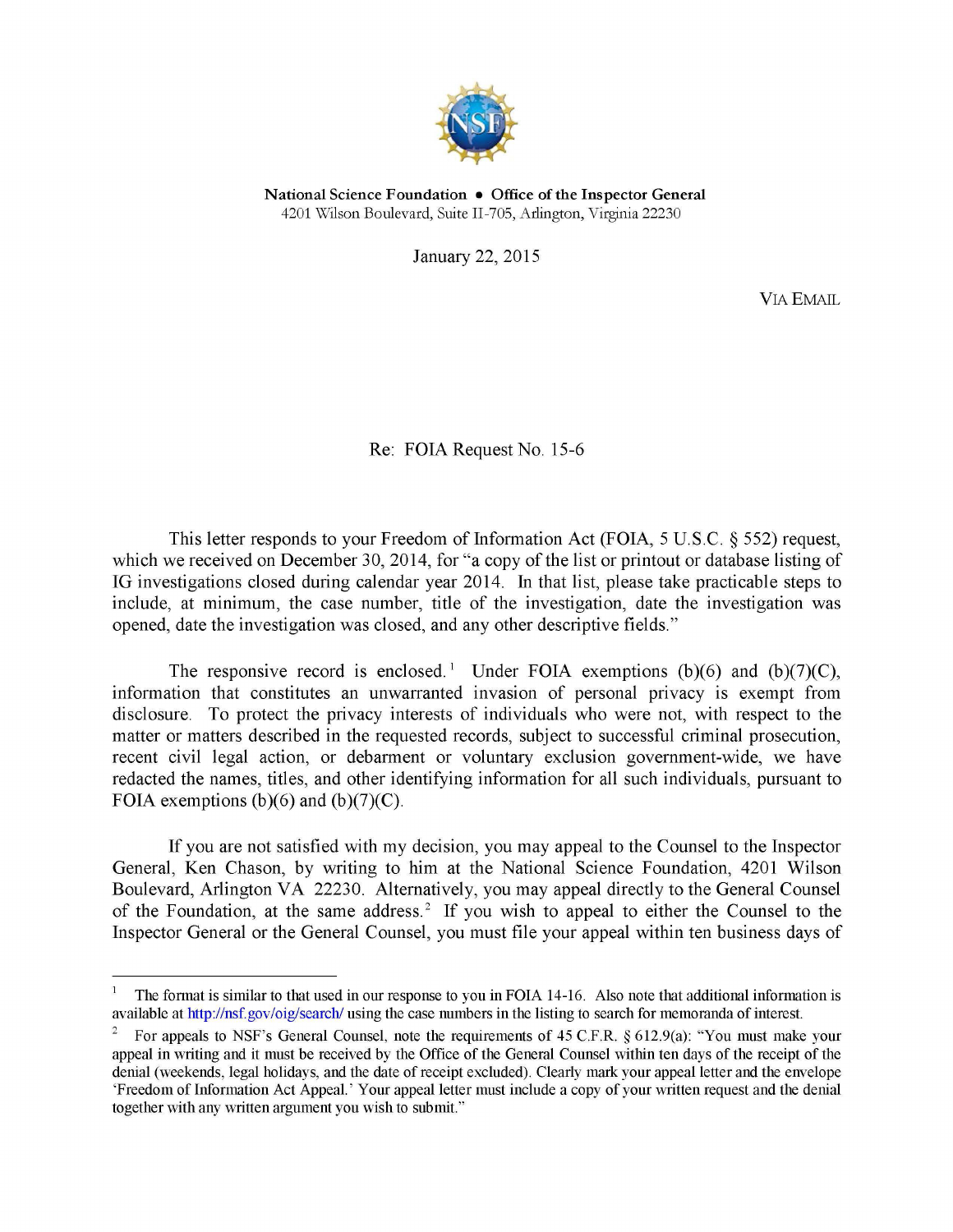receipt of this letter. If you submit an appeal to the Counsel to the Inspector General and his decision is negative, you may then appeal to the General Counsel. All appeals will be acted on within 20 business days after receipt.

For your information, Congress excluded three discrete categories of law enforcement and national security records from the requirements of the FOIA. See 5 U.S.C. § 552(c) (2006 & Supp. IV (2010)). This response is limited to those records that are subject to the requirements of the FOIA. This is a standard notification that is given to all our requesters and should not be taken as an indication that excluded records do, or do not, exist.

Sincerely,

Syden W. Coroso

Stephen W. Bross, J.D. Investigative & FOIA Attorney

Enclosure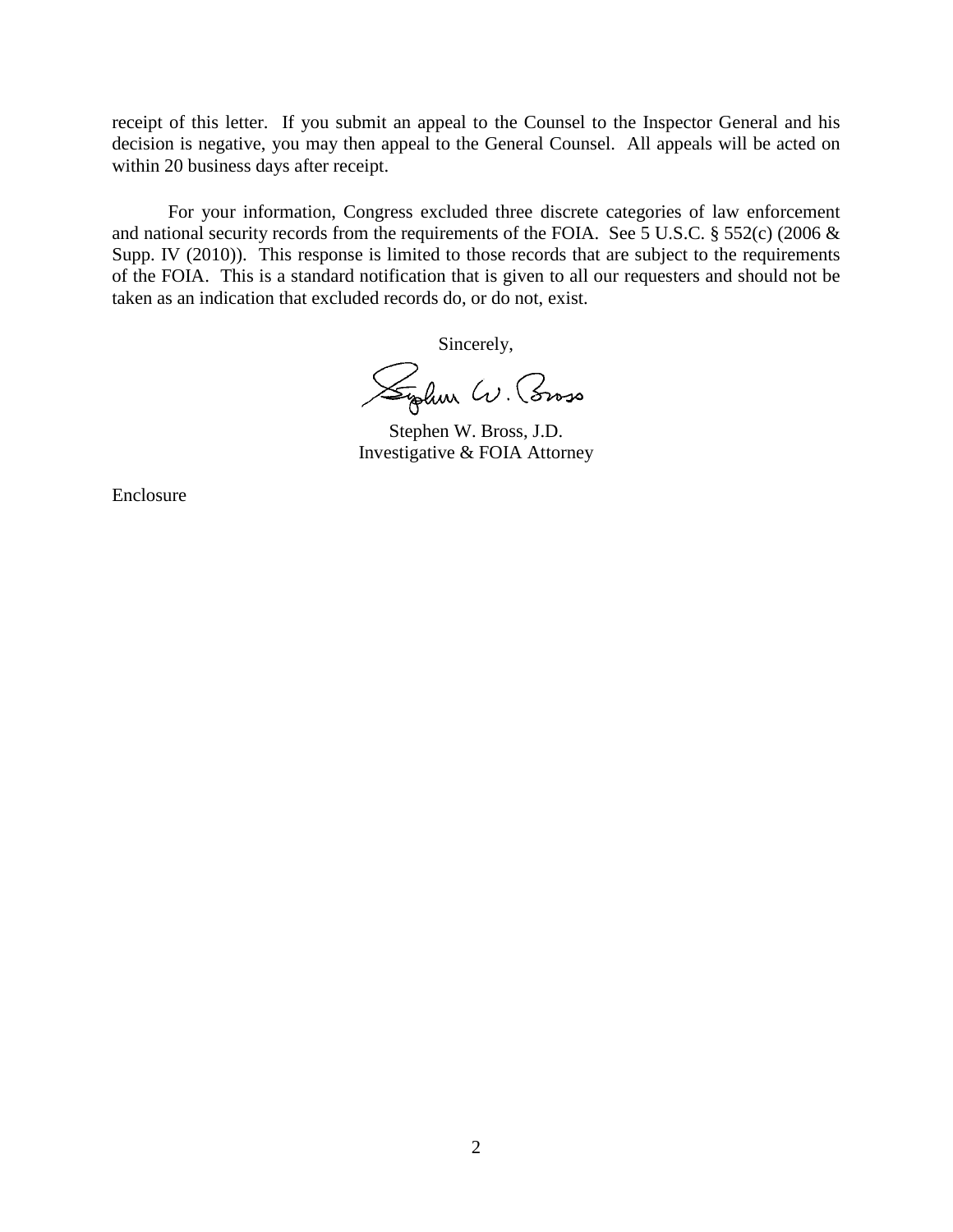| Case Type      | <b>Case Number</b> | <b>Case Title</b>               | Subject(s)                      | <b>Date Received</b> | <b>Date Completed</b> | Allegation(s)                                    | <b>Allegation Outcome</b> |
|----------------|--------------------|---------------------------------|---------------------------------|----------------------|-----------------------|--------------------------------------------------|---------------------------|
| Administrative | A11100071          | (Redacted)                      | (Redacted - Subject 1)          | 10/31/2011           | 01/10/2014            | Plagiarism                                       | Substantiated             |
|                |                    |                                 | (Redacted - Subject 2)          |                      |                       | Plagiarism                                       | Not Substantiated         |
|                |                    |                                 | (Redacted - Subject 3)          |                      |                       | Plagiarism                                       | Substantiated             |
| Administrative | A13030036          | (Redacted)                      | Redacted - Subject 1)           | 02/28/2013           | 01/10/2014            | Plagiarism                                       | Not Substantiated         |
| Administrative | A13030040          | (Redacted)                      | Redacted - Subject 1)           | 02/28/2013           | 01/10/2014            | Plagiarism                                       | Not Substantiated         |
|                |                    |                                 | (Redacted - Subject 2)          |                      |                       | Plagiarism                                       | Not Substantiated         |
| Civil/Criminal | I09040019          | <b>WGBH</b>                     | <b>WGBH</b>                     | 04/02/2009           | 01/10/2014            | Other improper actions                           | Substantiated             |
| Administrative | A13120094          | (Redacted)                      | (Redacted - Subject 1)          | 11/29/2013           | 01/14/2014            | Other-Research Misconduct                        | Not Substantiated         |
| Administrative | A11050035          | (Redacted)                      | (Redacted - Subject 1)          | 05/10/2011           | 02/02/2014            | Plagiarism                                       | Substantiated             |
| Administrative | A11110077          | (Redacted)                      | Redacted - Subject 1)           | 11/21/2011           | 02/02/2014            | Plagiarism                                       | Not Substantiated         |
| Administrative | A12090065          | (Redacted)                      | (Redacted - Subject 1)          | 09/25/2012           | 02/02/2014            | Other improper actions                           | Not Substantiated         |
|                |                    |                                 | (Redacted - Subject 2)          |                      |                       | Other improper actions                           | Not Substantiated         |
| Administrative | A13010006          | (Redacted)                      | (Redacted - Subject 1)          | 01/16/2013           | 02/02/2014            | C & PS Inaccuracy                                | Other                     |
| Administrative | A13030051          | (Redacted)                      | (Redacted - Subject 1)          | 03/19/2013           | 02/02/2014            | Plagiarism                                       | Substantiated             |
|                |                    |                                 |                                 |                      |                       | False Statements in Proposal or Report to NSF    | Not Substantiated         |
| Civil/Criminal | I10080036          | Seeney, Charles                 | Seeney                          | 08/09/2010           | 02/02/2014            | Other improper actions                           | Substantiated             |
| Civil/Criminal | I12100076          | (Redacted)                      | (Redacted - Subject 1)          | 10/11/2012           | 02/02/2014            | Embezzlement, Theft, or Diversion of Grant Funds | Not Substantiated         |
|                |                    |                                 |                                 |                      |                       |                                                  | No NSF or No OIG          |
| Civil/Criminal | I13080051          | (Redacted)                      | (Redacted - Subject 1)          | 08/29/2013           | 02/02/2014            | <b>Retaliation Against Whistleblowers</b>        | Jurisdiction              |
| Administrative | A13040054          | (Redacted)                      | Redacted - Subject 1)           | 04/04/2013           | 02/05/2014            | Participant Support-Rule/Reg                     | Not Substantiated         |
| Civil/Criminal | I13010005          | (Redacted)                      | (Redacted - Subject 1)          | 01/23/2013           | 02/05/2014            | Other improper actions                           | Not Substantiated         |
|                |                    | National Ecological Observatory | National Ecological Observatory |                      |                       |                                                  |                           |
| Civil/Criminal | I13060040          | Network                         | Network                         | 06/18/2013           | 02/11/2014            | Other improper actions                           | Not Substantiated         |
| Administrative | A12020007          | (Redacted)                      | (Redacted - Subject 1)          | 02/17/2012           | 02/14/2014            | Falsification of data                            | Substantiated             |
| Administrative | A13120095          | (Redacted)                      | (Redacted - Subject 1)          | 12/03/2013           | 02/14/2014            | Plagiarism                                       | Not Substantiated         |
|                |                    |                                 | Redacted - Subject 2)           |                      |                       | Plagiarism                                       | Not Substantiated         |
| Administrative | A10110084          | (Redacted)                      | (Redacted - Subject 1)          | 11/17/2010           | 03/06/2014            | <b>Intellectual Theft</b>                        | Substantiated             |
| Administrative | A12120081          | (Redacted)                      | (Redacted - Subject 1)          | 11/29/2012           | 03/06/2014            | Plagiarism                                       | Not Substantiated         |
| Civil/Criminal | I13120061          | (Redacted)                      | (Redacted - Subject 1)          | 11/25/2013           | 03/06/2014            | Other-Research Misconduct                        | Not Substantiated         |
| Civil/Criminal | I14020004          | (Redacted)                      | (Redacted - Subject 1)          | 02/06/2014           | 03/06/2014            | Embezzlement, Theft, or Diversion of Grant Funds | Not Substantiated         |
| Administrative | A13110089          | (Redacted)                      | (Redacted - Subject 1)          | 11/05/2013           | 03/07/2014            | <b>Intellectual Theft</b>                        | Not Substantiated         |
| Civil/Criminal | I08090051          | Jiang, Wei                      | Jiang                           | 09/25/2008           | 03/07/2014            | Embezzlement, Theft, or Diversion of Grant Funds | Substantiated             |
| Administrative | A14020004          | (Redacted)                      | (Redacted - Subject 1)          | 02/03/2014           | 03/25/2014            | Fabrication of data                              | Not Substantiated         |
| Civil/Criminal | I12050023          | Unknown                         | Unknown                         | 05/10/2012           | 03/25/2014            | Other improper actions                           | Not Substantiated         |
| Administrative | A10040027          | (Redacted)                      | (Redacted - Subject 1)          | 04/07/2010           | 04/07/2014            | Refusal to Share or Release Research Results     | Substantiated             |
|                |                    |                                 | (Redacted - Subject 1)          |                      |                       | Other-Conflict of Interest                       | Not Substantiated         |
|                |                    |                                 | Redacted - Subject 1)           |                      |                       | Falsification of data                            | Not Substantiated         |
|                |                    |                                 | (Redacted - Subject 2)          |                      |                       | Other improper actions                           | Substantiated             |
| Administrative | A11040027          | (Redacted)                      | (Redacted - Subject 1)          | 04/12/2011           | 04/07/2014            | Plagiarism                                       | Substantiated             |
| Administrative | A12030014          | (Redacted)                      | Redacted - Subject 1)           | 03/07/2012           | 04/07/2014            | Plagiarism                                       | Substantiated             |
| Administrative | A12060044          | (Redacted)                      | (Redacted - Subject 1)          | 06/11/2012           | 04/07/2014            | Plagiarism                                       | Substantiated             |
| Administrative | A13080083          | (Redacted)                      | (Redacted - Subject 1)          | 08/22/2013           | 04/07/2014            | Plagiarism                                       | Not Substantiated         |
| Civil/Criminal | I11100040          | Unknown                         | Unknown                         | 10/03/2011           | 04/07/2014            | <b>Computer Hacking</b>                          | Substantiated             |
| Civil/Criminal | I12050026          | Arizona Western College         | Arizona Western College         | 05/09/2012           | 04/07/2014            | Embezzlement, Theft, or Diversion of Grant Funds | Other                     |
| Civil/Criminal | I12070048          | (Redacted)                      | (Redacted - Subject 1)          | 07/16/2012           | 04/07/2014            | Violation of Regulations-Rule/Reg                | Not Substantiated         |
| Civil/Criminal | I12070053          | (Redacted)                      | (Redacted - Subject 1)          | 07/23/2012           | 04/07/2014            | Other improper actions                           | Not Substantiated         |
| Civil/Criminal | I12100078          | (Redacted)                      | Redacted - Subject 1)           | 10/23/2012           | 04/07/2014            | Embezzlement, Theft, or Diversion of Grant Funds | Not Substantiated         |
| Civil/Criminal | I13030019          | (Redacted)                      | Redacted - Subject 1)           | 03/11/2013           | 04/07/2014            | Embezzlement, Theft, or Diversion of Grant Funds | Not Substantiated         |
| Administrative | A11040026          | (Redacted)                      | (Redacted - Subject 1)          | 04/11/2011           | 04/08/2014            | Plagiarism                                       | Substantiated             |
| Civil/Criminal | I13080052          | (Redacted)                      | (Redacted - Subject 1)          | 08/23/2013           | 04/08/2014            | Bribery, Gratuities, Gifts                       | Not Substantiated         |
| Civil/Criminal | I13010007          | (Redacted)                      | (Redacted - Subject 1)          | 01/25/2013           | 04/11/2014            | Embezzlement, Theft, or Diversion of Grant Funds | Not Substantiated         |
| Civil/Criminal | I09070040          | Collins, Oliver                 | Collins                         | 07/24/2009           | 04/17/2014            | Embezzlement, Theft, or Diversion of Grant Funds | Substantiated             |
|                |                    |                                 |                                 |                      |                       |                                                  |                           |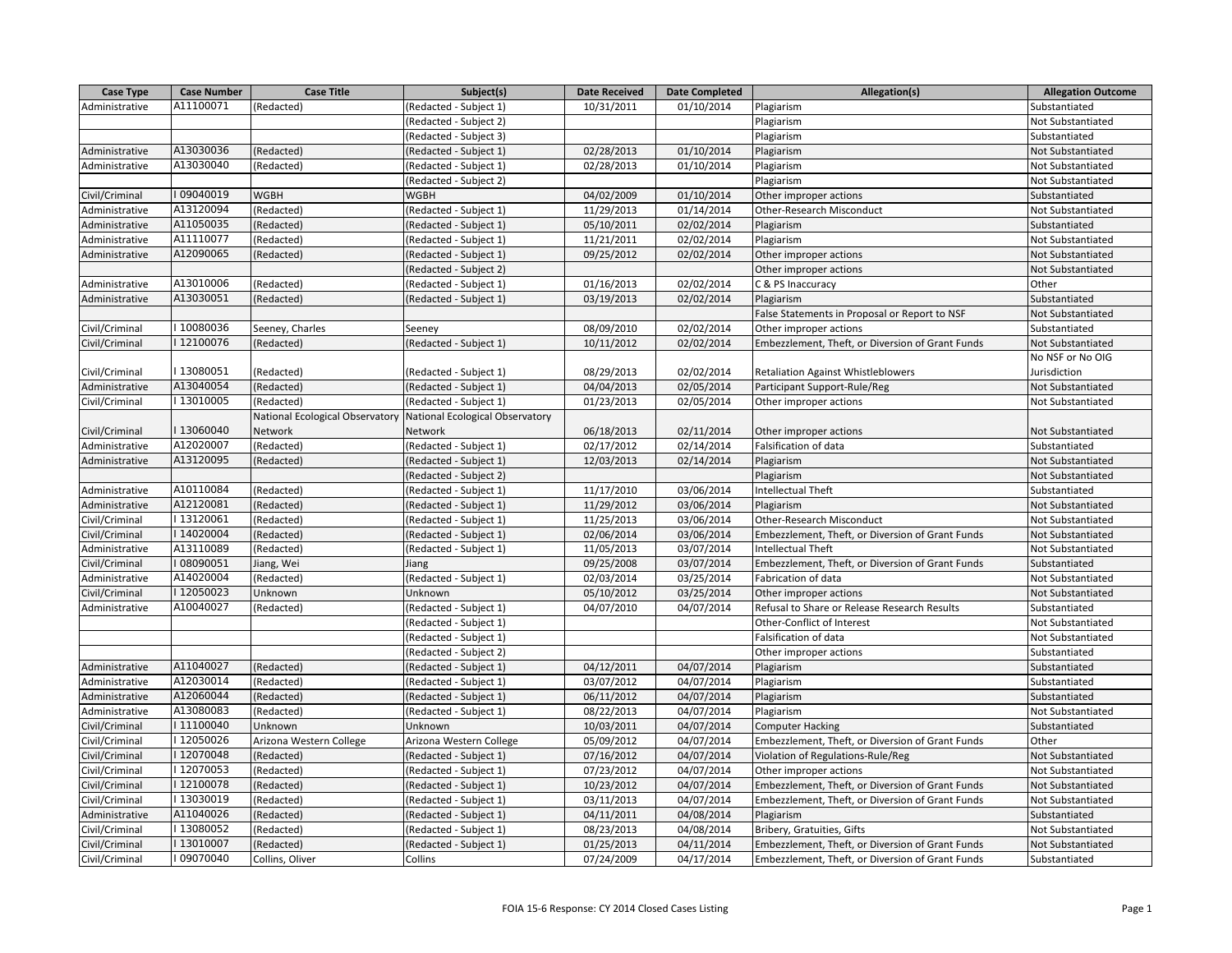| <b>Case Type</b> | <b>Case Number</b> | <b>Case Title</b>                | Subject(s)                       | <b>Date Received</b> | <b>Date Completed</b> | Allegation(s)                                            | <b>Allegation Outcome</b> |
|------------------|--------------------|----------------------------------|----------------------------------|----------------------|-----------------------|----------------------------------------------------------|---------------------------|
|                  |                    |                                  |                                  |                      |                       |                                                          |                           |
| Civil/Criminal   | I13110059          | National Science Foundation      | National Science Foundation      | 11/13/2013           | 04/18/2014            | <b>Retaliation Against Whistleblowers</b>                | Not Substantiated         |
| Civil/Criminal   | I13120060          | (Redacted)                       | (Redacted - Subject 1)           | 11/22/2013           | 04/18/2014            | False Statement or Claim by Grantee/Contractor           | Not Substantiated         |
| Administrative   | A14020009          | (Redacted)                       | (Redacted - Subject 1)           | 02/14/2014           | 04/25/2014            | False Statements in Proposal or Report to NSF            | Not Substantiated         |
| Administrative   | A14030014          | (Redacted)                       | (Redacted - Subject 1)           | 03/10/2014           | 04/25/2014            | Plagiarism                                               | Not Substantiated         |
|                  |                    |                                  |                                  |                      |                       |                                                          | No NSF or No OIG          |
| Administrative   | A14040017          | Redacted)                        | (Redacted - Subject 1)           | 04/01/2014           | 04/25/2014            | <b>Other-Research Misconduct</b>                         | Jurisdiction              |
| Civil/Criminal   | I11030011          | Elliot, Edward                   | Elliot                           | 03/24/2011           | 05/02/2014            | Other illegal acts                                       | Substantiated             |
| Civil/Criminal   | I12050027          | (Redacted)                       | (Redacted - Subject 1)           | 05/17/2012           | 05/02/2014            | Embezzlement, Theft, or Diversion of Grant Funds         | Not Substantiated         |
| Civil/Criminal   | I13010006          | <b>Educational Services Inc.</b> | <b>Educational Services Inc.</b> | 01/24/2013           | 05/02/2014            | Other improper actions                                   | Not Substantiated         |
| Civil/Criminal   | I13060037          | Clark, James                     | Clark                            | 06/11/2013           | 05/02/2014            | Abuse of purchase card                                   | Substantiated             |
|                  |                    |                                  | (Redacted - Subject 2)           |                      |                       | Other improper actions                                   | Substantiated             |
| Administrative   | A12090060          | (Redacted)                       | (Redacted - Subject 1)           | 08/28/2012           | 05/04/2014            | Plagiarism                                               | Substantiated             |
| Administrative   | A14020011          | Redacted)                        | (Redacted - Subject 1)           | 02/18/2014           | 05/04/2014            | Intellectual Theft                                       | Not Substantiated         |
| Civil/Criminal   | I13110058          | (Redacted)                       | (Redacted - Subject 1)           | 10/25/2013           | 05/06/2014            | Violation of Regulations-Rule/Reg                        | Not Substantiated         |
| Administrative   | A12040025          | (Redacted)                       | (Redacted - Subject 1)           | 04/03/2012           | 05/16/2014            | Plagiarism                                               | Substantiated             |
|                  |                    |                                  | (Redacted - Subject 2)           |                      |                       | Plagiarism                                               | Not Substantiated         |
| Administrative   | A12090064          | (Redacted)                       | (Redacted - Subject 1)           | 09/13/2012           | 05/16/2014            | Plagiarism                                               | Not Substantiated         |
|                  |                    |                                  | (Redacted - Subject 2)           |                      |                       | Plagiarism                                               | Not Substantiated         |
|                  |                    |                                  | (Redacted - Subject 3)           |                      |                       | Plagiarism                                               | Substantiated             |
| Civil/Criminal   | I13030013          | (Redacted)                       | (Redacted - Subject 1)           | 02/28/2013           | 05/16/2014            | Violation of Post-Employment Restriction                 | Not Substantiated         |
|                  |                    |                                  | (Redacted - Subject 2)           |                      |                       | Mishandling of Proposals or Awards by NSF Staff-Rule/Reg | Not Substantiated         |
|                  |                    |                                  | (Redacted - Subject 3)           |                      |                       | Violation of Regulations-Rule/Reg                        | Not Substantiated         |
|                  |                    |                                  | (Redacted - Subject 4)           |                      |                       | Violation of Regulations-Rule/Reg                        | Substantiated             |
| Civil/Criminal   | I12020006          | Maxwell, Mathew                  | Maxwell                          | 02/02/2012           | 05/18/2014            | Embezzlement, Theft, or Diversion of Grant Funds         | Substantiated             |
| Administrative   | A11060041          | (Redacted)                       | (Redacted - Subject 1)           | 06/19/2011           | 05/21/2014            | Plagiarism                                               | Not Substantiated         |
|                  |                    |                                  | (Redacted - Subject 2)           |                      |                       | Plagiarism                                               | Substantiated             |
|                  |                    |                                  | (Redacted - Subject 3)           |                      |                       | Plagiarism                                               | Not Substantiated         |
| Civil/Criminal   | I12090062          | (Redacted)                       | (Redacted - Subject 1)           | 09/04/2012           | 05/21/2014            | Personnel Rules Violation                                | Not Substantiated         |
| Civil/Criminal   | I13070042          | (Redacted)                       | (Redacted - Subject 1)           | 06/28/2013           | 05/21/2014            | Other illegal acts                                       | Not Substantiated         |
| Administrative   | A12100071          | (Redacted)                       | (Redacted - Subject 1)           | 10/09/2012           | 05/25/2014            | Other-Conflict of Interest                               | Not Substantiated         |
| Administrative   | A12100073          | Unknown                          | Unknown                          | 10/17/2012           | 05/25/2014            | Violation of the Confidentiality of Peer Review          | Not Substantiated         |
| Administrative   | A12110076          | (Redacted)                       | (Redacted - Subject 1)           | 11/05/2012           | 05/25/2014            | Abuse or Exploitation of Subordinates - Rule/Reg         | Not Substantiated         |
| Administrative   | A12120085          | (Redacted)                       | (Redacted - Subject 1)           | 12/12/2012           | 05/25/2014            | Violation of the Confidentiality of Peer Review          | Not Substantiated         |
| Administrative   | A12060042          | Garikipati, Dilip                | Garikipati                       | 06/07/2012           | 06/03/2014            | Falsification of data                                    | Substantiated             |
| Administrative   | A12060043          | Redacted)                        | (Redacted - Subject 1)           | 06/18/2012           | 06/03/2014            | Plagiarism                                               | Substantiated             |
| Administrative   | A13110088          | (Redacted)                       | (Redacted - Subject 1)           | 11/01/2013           | 06/03/2014            | Plagiarism                                               | Not Substantiated         |
| Administrative   | A14020005          | (Redacted)                       | (Redacted - Subject 1)           | 02/07/2014           | 06/03/2014            | Plagiarism                                               | Not Substantiated         |
|                  |                    |                                  |                                  |                      |                       |                                                          | No NSF or No OIG          |
| Administrative   | A14020008          | (Redacted)                       | (Redacted - Subject 1)           | 02/12/2014           | 06/03/2014            | <b>Intellectual Theft</b>                                | Jurisdiction              |
| Administrative   | A14050022          | (Redacted)                       | (Redacted - Subject 1)           | 05/19/2014           | 06/03/2014            | Plagiarism                                               | Not Substantiated         |
| Administrative   | A13060075          | (Redacted)                       | (Redacted - Subject 1)           | 06/25/2013           | 06/04/2014            | Other-Research Misconduct                                | Not Substantiated         |
| Civil/Criminal   | I14050016          | Unknown                          | Unknown                          | 04/28/2014           | 06/12/2014            | No Definite or Substantial Allegation                    | Not Substantiated         |
| Administrative   | A12030018          | Velaga, Shravan                  | Velaga                           | 03/12/2012           | 06/24/2014            | Fabrication of data                                      | Substantiated             |
| Administrative   | A13050070          | (Redacted)                       | (Redacted - Subject 1)           | 05/21/2013           | 06/24/2014            | Other-Conflict of Interest                               | Substantiated             |
| Civil/Criminal   | I12080061          | (Redacted)                       | (Redacted - Subject 1)           | 08/27/2012           | 06/24/2014            | Other improper actions                                   | Substantiated             |
| Administrative   | A09080070          | Pan, Grant                       | Pan                              | 08/13/2009           | 06/27/2014            | Plagiarism                                               | Substantiated             |
|                  |                    |                                  | Pan                              |                      |                       | False Statement or Claim by Grantee/Contractor           | Substantiated             |
|                  |                    |                                  | Ren                              |                      |                       | False Statement or Claim by Grantee/Contractor           | Substantiated             |
|                  |                    |                                  | <b>Global Nanosystems</b>        |                      |                       | False Statement or Claim by Grantee/Contractor           | Substantiated             |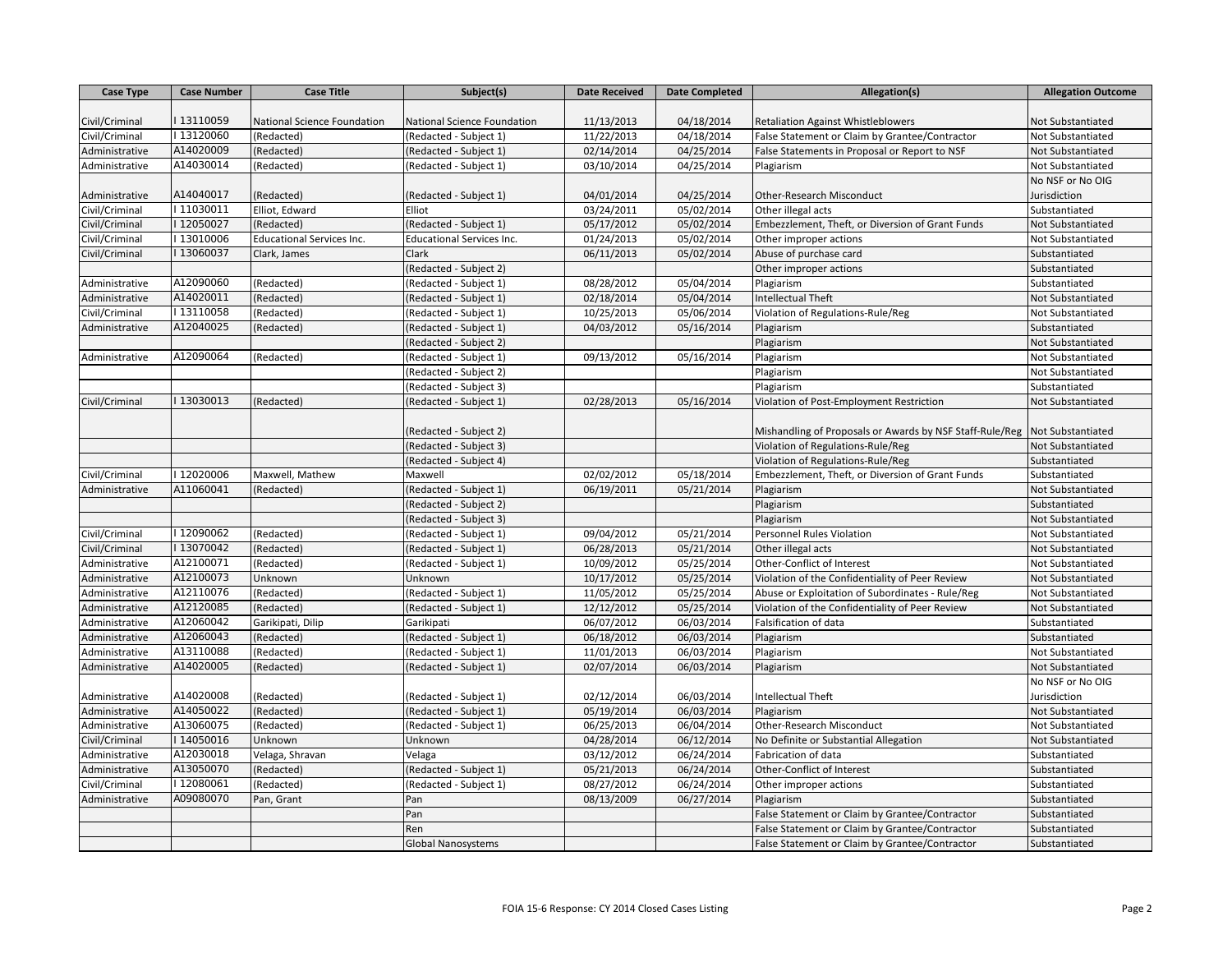| Case Type      | <b>Case Number</b> | <b>Case Title</b>        | Subject(s)                        | <b>Date Received</b> | <b>Date Completed</b> | Allegation(s)                                    | <b>Allegation Outcome</b> |
|----------------|--------------------|--------------------------|-----------------------------------|----------------------|-----------------------|--------------------------------------------------|---------------------------|
| Civil/Criminal | I13100054          | Office of Polar Programs | Office of Polar Programs          | 09/19/2013           | 06/27/2014            | Violation of Regulations-Rule/Reg                | Not Substantiated         |
| Administrative | A13040057          | (Redacted)               | (Redacted - Subject 1)            | 04/26/2013           | 07/03/2014            | Plagiarism                                       | Not Substantiated         |
|                |                    |                          | (Redacted - Subject 1)            |                      |                       | Violation of the Confidentiality of Peer Review  | Substantiated             |
|                |                    |                          | (Redacted - Subject 1)            |                      |                       | Violation of the Confidentiality of Peer Review  | Substantiated             |
| Administrative | A11060044          | Hu, Zhen                 | Hu                                | 06/29/2011           | 07/09/2014            | Fabrication of data                              | Substantiated             |
| Administrative | A13050060          | (Redacted)               | (Redacted - Subject 1)            | 04/26/2013           | 07/09/2014            | Other-Research Misconduct                        | Substantiated             |
| Administrative | A11090063          | (Redacted)               | (Redacted - Subject 1)            | 09/26/2011           | 07/16/2014            | Plagiarism                                       | Substantiated             |
|                |                    | Fort Berthold Community  |                                   |                      |                       |                                                  |                           |
| Civil/Criminal | I12080054          | College                  | Fort Berthold Community College   | 08/07/2012           | 07/27/2014            | False Statement or Claim by Grantee/Contractor   | Not Substantiated         |
| Civil/Criminal | I07090035          | College of the Mainland  | College of the Mainland           | 09/24/2007           | 08/01/2014            | Embezzlement, Theft, or Diversion of Grant Funds | Not Substantiated         |
|                |                    |                          | Kile                              |                      |                       | Program Income                                   | Substantiated             |
|                |                    |                          | Treigle Jr                        |                      |                       | Program Income                                   | Substantiated             |
|                |                    |                          | <b>Encore Concepts LLC</b>        |                      |                       | Program Income                                   | Substantiated             |
|                |                    |                          | (Redacted - Subject 5)            |                      |                       | Program Income                                   | Not Substantiated         |
|                |                    |                          | <b>CAPT Inc</b>                   |                      |                       | Program Income                                   | Substantiated             |
|                |                    |                          | ETEN, Inc.                        |                      |                       | Program Income                                   | Substantiated             |
| Civil/Criminal | I13010001          | (Redacted)               | (Redacted - Subject 1)            | 12/26/2012           | 08/11/2014            | No Definite or Substantial Allegation            | Not Substantiated         |
|                |                    |                          |                                   |                      |                       |                                                  | No NSF or No OIG          |
| Administrative | A14060029          | (Redacted)               | (Redacted - Subject 1)            | 06/13/2014           | 08/19/2014            | Plagiarism                                       | Jurisdiction              |
| Administrative | A11050034          | <b>NSF</b>               | <b>NSF</b>                        | 05/02/2011           | 08/28/2014            | Violation of Regulations-Rule/Reg                | Not Substantiated         |
| Administrative | A12030012          | (Redacted)               | (Redacted - Subject 1)            | 03/02/2012           | 08/28/2014            | Plagiarism                                       | Substantiated             |
| Administrative | A13030044          | Redacted)                | (Redacted - Subject 1)            | 03/01/2013           | 08/28/2014            | Other improper actions                           | Substantiated             |
| Civil/Criminal | I11070031          | (Redacted)               | (Redacted - Subject 1)            | 07/19/2011           | 08/28/2014            | False Statement or Claim by Grantee/Contractor   | Not Substantiated         |
| Civil/Criminal | I13030016          | (Redacted)               | (Redacted - Subject 1)            | 03/05/2013           | 08/31/2014            | False Statement or Claim by Grantee/Contractor   | Substantiated             |
|                |                    |                          | (Redacted - Subject 2)            |                      |                       | False Statement or Claim by Grantee/Contractor   | Substantiated             |
| Administrative | A12080053          | (Redacted)               | (Redacted - Subject 1)            | 08/13/2012           | 09/12/2014            | Personnel Rules Violation                        | Not Substantiated         |
|                |                    |                          | (Redacted - Subject 2)            |                      |                       | Personnel Rules Violation                        | Not Substantiated         |
| Administrative | A13050061          | (Redacted)               | (Redacted - Subject 1)            | 04/29/2013           | 09/12/2014            | Plagiarism                                       | Substantiated             |
|                |                    |                          | (Redacted - Subject 2)            |                      |                       | Plagiarism                                       | Not Substantiated         |
| Civil/Criminal | I14060023          | (Redacted)               | (Redacted - Subject 1)            | 06/06/2014           | 09/12/2014            | <b>Retaliation Against Whistleblowers</b>        | Not Substantiated         |
| Civil/Criminal | I14060024          | Conger-Elsea             | Conger-Elsea                      | 06/23/2014           | 09/12/2014            | Other improper actions                           | Not Substantiated         |
| Civil/Criminal | I14050017          | (Redacted)               | (Redacted - Subject 1)            | 05/12/2014           | 09/17/2014            | False Statement or Claim by Grantee/Contractor   | Substantiated             |
|                |                    |                          | (Redacted - Subject 2)            |                      |                       | False Statement or Claim by Grantee/Contractor   | Substantiated             |
| Civil/Criminal | I14060019          | (Redacted)               | (Redacted - Subject 1)            | 05/21/2014           | 09/17/2014            | Other improper actions                           | Not Substantiated         |
| Administrative | A11100067          | (Redacted)               | (Redacted - Subject 1)            | 10/06/2011           | 09/24/2014            | Plagiarism                                       | Substantiated             |
| Administrative | A14040015          | (Redacted)               | (Redacted - Subject 1)            | 03/31/2014           | 09/24/2014            | Plagiarism                                       | Not Substantiated         |
| Administrative | A14050019          | (Redacted)               | (Redacted - Subject 1)            | 04/29/2014           | 09/24/2014            | Plagiarism                                       | Not Substantiated         |
| Administrative | A14060024          | (Redacted)               | (Redacted - Subject 1)            | 05/30/2014           | 09/24/2014            | Plagiarism                                       | Not Substantiated         |
|                |                    | Old Dominion University  | Old Dominion University Research  |                      |                       |                                                  |                           |
| Civil/Criminal | I11040016          | Research Foundation      | Foundation                        | 04/19/2011           | 09/24/2014            | False Statements in Proposal or Report to NSF    | Not Substantiated         |
| Civil/Criminal | I13100057          | Redacted)                | (Redacted - Subject 1)            | 10/28/2013           | 09/25/2014            | <b>Financial COI</b>                             | Not Substantiated         |
| Civil/Criminal | I08050038          | (Redacted)               | (Redacted - Subject 1)            | 05/19/2008           | 09/29/2014            | Embezzlement, Theft, or Diversion of Grant Funds | Substantiated             |
|                |                    |                          | (Redacted - Subject 2)            |                      |                       | Embezzlement, Theft, or Diversion of Grant Funds | Substantiated             |
| Civil/Criminal | I11080033          | Zuman, John              | Zuman                             | 08/01/2011           | 09/29/2014            | Violation of Regulations-Rule/Reg                | Substantiated             |
|                |                    |                          | Intercultural Center for Research |                      |                       |                                                  |                           |
|                |                    |                          | and Education                     |                      |                       | Violation of Regulations-Rule/Reg                | Substantiated             |
| Civil/Criminal | I14080027          | (Redacted)               | (Redacted - Subject 1)            | 07/04/2014           | 09/29/2014            | Other improper actions                           | Not Substantiated         |
| Civil/Criminal | I12100070          | (Redacted)               | (Redacted - Subject 1)            | 09/21/2012           | 09/30/2014            | Other improper actions                           | Not Substantiated         |
| Civil/Criminal | I11060028          | Redacted)                | (Redacted - Subject 1)            | 06/06/2011           | 10/01/2014            | Embezzlement, Theft, or Diversion of Grant Funds | Substantiated             |
| Administrative | A12080057          | (Redacted)               | (Redacted - Subject 1)            | 08/23/2012           | 10/02/2014            | Plagiarism                                       | Substantiated             |
| Administrative | A12110075          | (Redacted)               | (Redacted - Subject 1)            | 11/02/2012           | 10/02/2014            | Falsification of data                            | Not Substantiated         |
|                |                    |                          | (Redacted - Subject 1)            |                      |                       | Fabrication of data                              | Not Substantiated         |
|                |                    |                          |                                   |                      |                       |                                                  |                           |